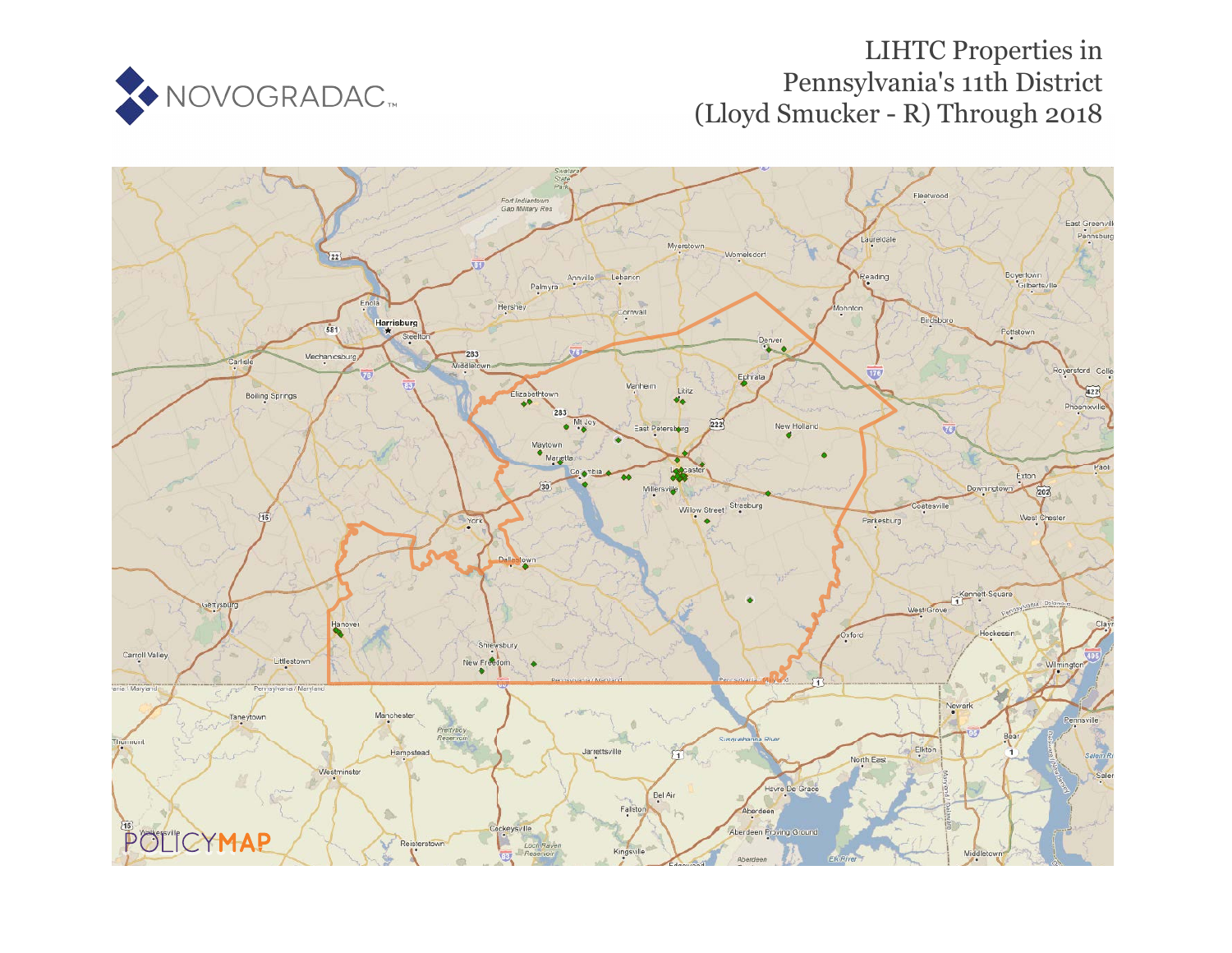| <b>Project Name</b>                       | <b>Address</b>                       | City             | <b>State</b> | <b>Zip Code</b> | Nonprofit<br><b>Sponsor</b> | <b>Allocation</b><br>Year | <b>Annual</b><br><b>Allocated</b><br><b>Amount</b> | <b>Year PIS</b> | <b>Construction Type</b> | <b>Total</b><br><b>Units</b> | Low<br><b>Income</b><br><b>Units</b> | <b>Rent or</b><br><b>Income</b><br><b>Ceiling</b> | <b>Credit %</b>                             | <b>Tax-Exempt</b><br><b>Bond</b> | <b>HUD Multi-Family</b><br>Financing/<br><b>Rental Assistance</b> |
|-------------------------------------------|--------------------------------------|------------------|--------------|-----------------|-----------------------------|---------------------------|----------------------------------------------------|-----------------|--------------------------|------------------------------|--------------------------------------|---------------------------------------------------|---------------------------------------------|----------------------------------|-------------------------------------------------------------------|
| <b>KING THEATRE APTS</b>                  | 419 E KING ST                        | LANCASTER        | PA           | 17602           | Yes                         | 1989                      | \$152,032                                          | 1990            | Acquisition and Rehab 43 |                              | 43                                   | 60% AMGI                                          | 70 % present $\hbox{~No}$<br>value          |                                  |                                                                   |
| 435 HOWARD AVE                            | 435 HOWARD<br>AVE                    | <b>LANCASTER</b> | PA           | 17602           | No                          | 1991                      | \$4,072                                            | 1991            | Acquisition and Rehab 1  |                              | $\mathbf{1}$                         | 60% AMGI                                          | <b>Both 30%</b><br>and 70%<br>present value | No                               |                                                                   |
| OAK BOTTOM VILLAGE<br>$\rm II$            | GROFFDALE DR QUARRYVILLE             |                  | PA           | 17566           | Yes                         | 1990                      | \$297,839                                          | 1991            | <b>New Construction</b>  | 56                           | 53                                   | 60% AMGI                                          | $30$ % present $\,$ No $\,$<br>value        |                                  |                                                                   |
| SASSAFRAS TERRACE<br><b>APTS</b>          | 330 E MAIN ST MT JOY                 |                  | PA           | 17552           | $\mathbf{No}$               | 1990                      | \$243,965                                          | 1991            | Acquisition and Rehab 64 |                              | 64                                   | 60% AMGI                                          | $30$ % present $\,$ No $\,$<br>value        |                                  |                                                                   |
| <b>SHREWSBURY</b><br><b>COURTYARDS II</b> | 106<br>COURTYARDS SHREWSBURY<br>DR   |                  | PA           | 17361           | Yes                         | 2000                      | \$349,776                                          | 2001            | <b>New Construction</b>  | 55                           | 55                                   | 60% AMGI                                          | $30$ % present $\,$ No $\,$<br>value        |                                  |                                                                   |
| <b>OPERA HOUSE APTS</b><br>PHASE I        | $120$ N CHARLES<br>ST                | <b>RED LION</b>  | PA           | 17356           | Yes                         | 2001                      | \$150,461                                          | 2002            | Acquisition and Rehab 30 |                              | 30                                   | 60% AMGI                                          | $30$ % present $\,$ No $\,$<br>value        |                                  |                                                                   |
| 141 S QUEEN ST APTS                       | 141 S QUEEN ST LANCASTER             |                  | PA           | 17603           | No                          | 1993                      | \$58,629                                           | 1993            | Acquisition and Rehab 21 |                              | 21                                   | 60% AMGI                                          | <b>Both 30%</b><br>and 70%<br>present value | No                               |                                                                   |
| <b>UMBRELLA WORKS</b><br><b>APTS</b>      | 250 W KING ST LANCASTER              |                  | PA           | 17603           | Yes                         | 1992                      | \$472,925                                          | 1993            | Acquisition and Rehab 83 |                              | 79                                   | 60% AMGI                                          | 30 % present $\,$ No $\,$<br>value          |                                  |                                                                   |
| 439 E KING STREET<br><b>PARTNERSHIP</b>   | 439 E KING ST LANCASTER              |                  | PA           | 17602           | No                          | 1993                      | \$66,545                                           | 1994            | Acquisition and Rehab 26 |                              | 26                                   | <b>50% AMGI</b>                                   | $30\,\%$ present $\,$ No value              |                                  |                                                                   |
| EAST KING STREET<br><b>APTS</b>           | 301 E KING ST                        | LANCASTER        | PA           | 17602           | Yes                         | 1994                      | \$116,431                                          | 1995            | Acquisition and Rehab 25 |                              | 25                                   | 60% AMGI                                          | $30$ % present $\,$ No $\,$<br>value        |                                  |                                                                   |
| LARKSPUR CROSSING<br><b>TOWNHOMES</b>     | 400<br><b>ROCKHOUSE</b><br>$\rm RUN$ | <b>LITITZ</b>    | PA           | 17543           | Yes                         | 2003                      | \$281,231                                          | 2005            | <b>New Construction</b>  | 29                           | 29                                   | 60% AMGI                                          | $30$ % present $\,$ No $\,$<br>value        |                                  |                                                                   |
| THREE CENTER<br>SQUARE                    | 2 W HIGH ST                          | <b>MAYTOWN</b>   | PA           | 17550           | Yes                         | 2003                      | \$245,208                                          | 2005            | <b>New Construction</b>  | 23                           | 23                                   | 60% AMGI                                          | $30$ % present $\,$ No $\,$<br>value        |                                  |                                                                   |
| <b>WALNUT ST APTS</b>                     | 117 S WALNUT<br><b>ST</b>            | <b>LITITZ</b>    | PA           | 17543           | Yes                         | 2003                      | \$205,187                                          | 2005            | Acquisition and Rehab 18 |                              | 18                                   | 60% AMGI                                          | <b>Both 30%</b><br>and 70%<br>present value | No                               |                                                                   |

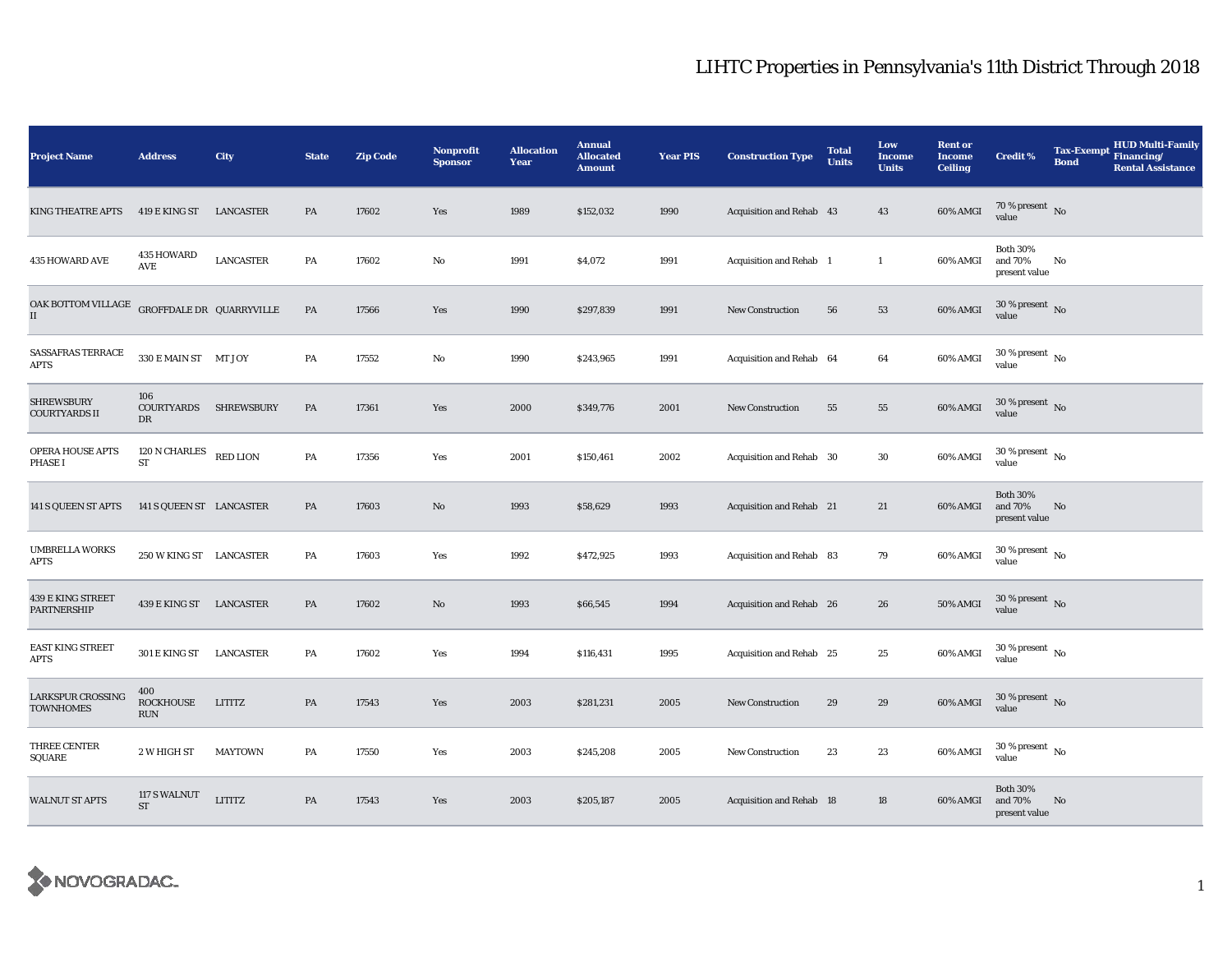| <b>Project Name</b>                                                 | <b>Address</b>                          | City             | <b>State</b>  | <b>Zip Code</b> | <b>Nonprofit</b><br><b>Sponsor</b> | <b>Allocation</b><br>Year | <b>Annual</b><br><b>Allocated</b><br><b>Amount</b> | <b>Year PIS</b> | <b>Construction Type</b> | <b>Total</b><br><b>Units</b> | Low<br><b>Income</b><br><b>Units</b> | <b>Rent or</b><br><b>Income</b><br><b>Ceiling</b> | <b>Credit %</b>                             | <b>HUD Multi-Family</b><br>Tax-Exempt Financing/<br><b>Bond</b><br><b>Rental Assistance</b> |
|---------------------------------------------------------------------|-----------------------------------------|------------------|---------------|-----------------|------------------------------------|---------------------------|----------------------------------------------------|-----------------|--------------------------|------------------------------|--------------------------------------|---------------------------------------------------|---------------------------------------------|---------------------------------------------------------------------------------------------|
| <b>GOLDEN TRIANGLE</b><br>APTS                                      | 76 ROOSEVELT<br><b>BLVD</b>             | <b>LANCASTER</b> | PA            | 17601           | Yes                                | 2005                      | \$660,145                                          | 2006            | <b>New Construction</b>  | 58                           | 58                                   | 60% AMGI                                          | $30\,\%$ present $\,$ No value              |                                                                                             |
| <b>MANOR HEIGHTS</b>                                                | 221 LINVILLE DR MOUNTVILLE              |                  | PA            | 17554           | No                                 | 2004                      | \$774,058                                          | 2006            | <b>New Construction</b>  | 70                           | 70                                   | 60% AMGI                                          | 30 % present No<br>value                    |                                                                                             |
| <b>DIAL APTS</b>                                                    | 510 SECOND ST LANCASTER                 |                  | PA            | 17603           | No                                 | 2006                      | \$417,076                                          | 2008            | Not Indicated            | 40                           | 40                                   | 60% AMGI                                          | 70 % present $\hbox{~No}$<br>value          |                                                                                             |
| <b>SENIOR</b><br>RESIDENCES@HANOVE 221 N FRANKLIN HANOVER<br>R SHOE |                                         |                  | PA            | 17331           | $\mathbf{No}$                      | 2008                      | \$255,200                                          | 2008            | Not Indicated            | 24                           | 24                                   | 60% AMGI                                          | $70\,\%$ present $\,$ No value              |                                                                                             |
| <b>COUNTRY CLUB APTS</b>                                            | 323 AARON LN LANCASTER                  |                  | PA            | 17601           | Yes                                | 2007                      | \$1,200,000                                        | 2009            | <b>New Construction</b>  | 95                           | 88                                   | 60% AMGI                                          | 70 % present $\hbox{~No}$<br>value          |                                                                                             |
| 325 BEAVER ST                                                       | 325 BEAVER ST LANCASTER                 |                  | PA            | 17603           | $\mathbf{No}$                      | 1990                      | \$5,387                                            | 1990            | Acquisition and Rehab 2  |                              | $\boldsymbol{2}$                     | 60% AMGI                                          | $30\,\%$ present $\,$ No value              |                                                                                             |
| NISSLEY CHOCOLATE FA 951 WOOD ST                                    |                                         | MT JOY           | PA            | 17552           | Yes                                | 1995                      | \$144,743                                          | 1996            | Acquisition and Rehab 28 |                              | 28                                   | 60% AMGI                                          | <b>Both 30%</b><br>and 70%<br>present value | No                                                                                          |
| <b>WATER TOWER</b>                                                  | 920 PLANE ST                            | <b>COLUMBIA</b>  | PA            | 17512           | $\mathbf{N}\mathbf{o}$             | 1994                      | \$291,196                                          | 1996            | Acquisition and Rehab 60 |                              | 60                                   | 60% AMGI                                          | $30\,\%$ present $\,$ No value              |                                                                                             |
| <b>SUMMIT HILLS</b>                                                 | 375 S<br><b>ROCKFORD RD</b>             | MOUNTVILLE       | PA            | 17554           | Yes                                | 1996                      | \$387,485                                          | 1997            | New Construction         | 60                           | 60                                   | 60% AMGI                                          | $30$ % present $\,$ No $\,$<br>value        |                                                                                             |
| <b>WATERFORD AT</b><br><b>STERLING PLACE</b>                        | 701 STERLING<br>PL                      | <b>LANCASTER</b> | PA            | 17603           | $\mathbf{N}\mathbf{o}$             | 1995                      | \$1,173,612                                        | 1997            | New Construction         | 200                          | 198                                  | 60% AMGI                                          | $30\,\%$ present $\,$ No $\,$<br>value      |                                                                                             |
| YARDS AT BALTIMORE 406 BALTIMORE HANOVER<br>ST                      | ST                                      |                  | PA            | 17331           | No                                 | 1995                      | \$145,570                                          | 1997            | Acquisition and Rehab 34 |                              | 33                                   | 60% AMGI                                          | <b>Both 30%</b><br>and 70%<br>present value | No                                                                                          |
| <b>LANDISVILLE APTS</b><br>PHASE II                                 | 170 ELIZABETH $$\tt LANDISVILLE$$<br>ST |                  | $\mathbf{PA}$ | 17538           | $\mathbf{No}$                      | 1997                      | \$140,245                                          | 1998            | Acquisition and Rehab 24 |                              | 24                                   | 60% AMGI                                          | <b>Both 30%</b><br>and 70%<br>present value | No                                                                                          |
| <b>SHREWSBURY</b><br><b>COURTYARDS</b>                              | 26 COURTYARDS $\,$ SHREWSBURY<br>DR     |                  | PA            | 17361           | Yes                                | 1996                      | \$263,232                                          | 1998            | Acquisition and Rehab 47 |                              | 47                                   | 60% AMGI                                          | $30$ % present $\,$ No value                |                                                                                             |

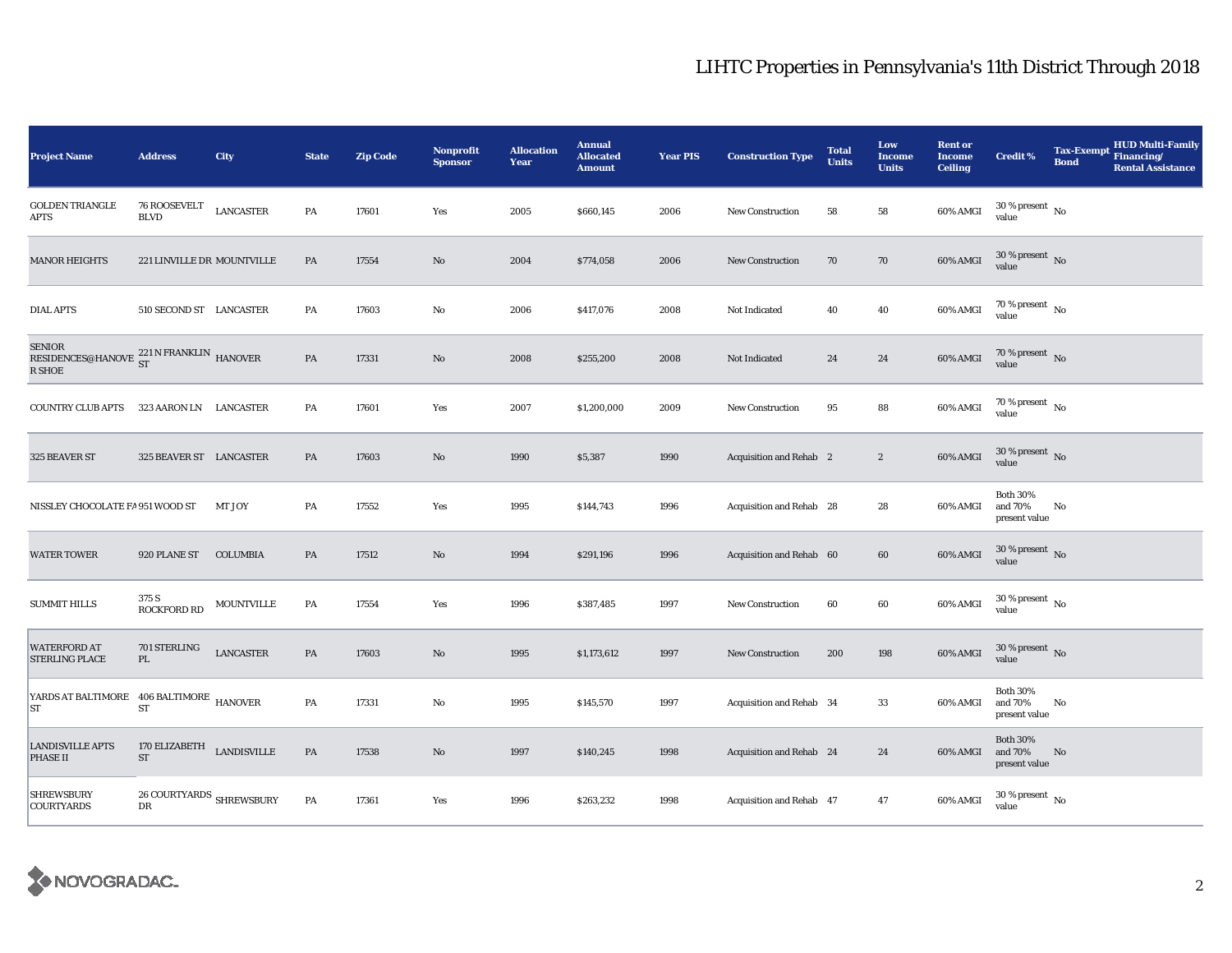| <b>Project Name</b>                                   | <b>Address</b>                | City                            | <b>State</b> | <b>Zip Code</b> | <b>Nonprofit</b><br><b>Sponsor</b> | <b>Allocation</b><br>Year | <b>Annual</b><br><b>Allocated</b><br><b>Amount</b> | <b>Year PIS</b> | <b>Construction Type</b> | <b>Total</b><br><b>Units</b> | Low<br><b>Income</b><br><b>Units</b> | <b>Rent or</b><br><b>Income</b><br><b>Ceiling</b> | <b>Credit %</b>                             | <b>Tax-Exempt</b><br><b>Bond</b> | <b>HUD Multi-Family</b><br>Financing/<br><b>Rental Assistance</b> |
|-------------------------------------------------------|-------------------------------|---------------------------------|--------------|-----------------|------------------------------------|---------------------------|----------------------------------------------------|-----------------|--------------------------|------------------------------|--------------------------------------|---------------------------------------------------|---------------------------------------------|----------------------------------|-------------------------------------------------------------------|
| <b>WHISTLESTOP VIEW</b><br><b>APTS</b>                |                               | 443 W HIGH ST ELIZABETHTOWN PA  |              | 17022           | Yes                                | 1997                      | \$248,963                                          | 1998            | Acquisition and Rehab 37 |                              | 37                                   | 60% AMGI                                          | $30\,\%$ present $\,$ No value              |                                  |                                                                   |
| <b>GARDEN COURT</b>                                   | 520 E END AVE LANCASTER       |                                 | PA           | 17602           | $\mathbf{No}$                      | 2009                      | \$11,071,515                                       | 2010            | Not Indicated            | 264                          | 252                                  | 60% AMGI                                          | 70 % present $\,$ $_{\rm No}$<br>value      |                                  |                                                                   |
| HOPEWELL COURTYARE 14 S HILL ST                       |                               | STEWARTSTOWN PA                 |              | 17363           | Yes                                | 2009                      | \$5,594,162                                        | 2010            | New Construction         | 96                           | $\mathbf 0$                          | $60\%$ AMGI                                       | $70$ % present $$\rm \, No$$ value          |                                  |                                                                   |
| PARK AVENUE APTS                                      | 255 PARK AVE                  | LANCASTER                       | PA           | 17602           | Yes                                | 2009                      | \$1,365,625                                        | 2010            | Not Indicated            | 24                           | 24                                   | 60% AMGI                                          | 70 % present $\hbox{~No}$<br>value          |                                  |                                                                   |
| MARIETTA SENIOR APTS $^{601\,\rm E\,MARKET}_{\rm ST}$ |                               | <b>MARIETTA</b>                 | PA           | 17547           | Yes                                | 2013                      | \$1,129,885                                        | 2012            | New Construction         | 56                           | 56                                   | 60% AMGI                                          | 70 % present $\hbox{~No}$<br>value          |                                  | $\mathbf{N}\mathbf{o}$                                            |
| WESTMINSTER AT LONG 600 E<br>ROSEVILLE RD             |                               | <b>LANCASTER</b>                | PA           | 17601           | Yes                                | 2013                      | \$963,173                                          | 2012            | New Construction         | 61                           | 61                                   | 60% AMGI                                          | 70 % present $\hbox{~No}$<br>value          |                                  | No                                                                |
| MOUNTAIN VIEW TERRA SPRINGVILLE                       | 566<br>$\mathbf{R}\mathbf{D}$ | NEW HOLLAND                     | PA           | 17557-9564      | Yes                                | 2017                      | \$599,807                                          | 2015            | <b>New Construction</b>  | 36                           | ${\bf 36}$                           | 60% AMGI                                          | Not<br>Indicated                            | $\rm No$                         | No                                                                |
| <b>WILLOW RUN</b>                                     |                               | MILLWOOD RD WILLOW STREET       | PA           | 17584-0000      | No                                 | 2016                      | \$1,316,771                                        | 2015            | <b>New Construction</b>  | 72                           | $61\,$                               | 60% AMGI                                          | 70 % present $\,$ No $\,$<br>value          |                                  | No                                                                |
| BRUNSWICK FARMS APA HAMPDEN DR LANCASTER              |                               |                                 | PA           | 17603-9794      | Yes                                | 2017                      | \$1,106,648                                        | 2016            | New Construction         | 60                           | 60                                   | 60% AMGI                                          | 70 % present $\hbox{~No}$<br>value          |                                  | $\mathbf{No}$                                                     |
| <b>CHARLES STREET APTS 121 FIRST AVE</b>              |                               | RED LION                        | PA           | 17356           | No                                 | 1997                      | \$0                                                | 1999            | Acquisition and Rehab 50 |                              | 50                                   |                                                   | 70 % present $\hbox{~No}$<br>value          |                                  |                                                                   |
| EPHRATA FAMILY HOUS 10 W LOCUST ST EPHRATA            |                               |                                 | PA           | 17522           | Yes                                | 1998                      | \$80,364                                           | 1999            | Acquisition and Rehab 11 |                              | 11                                   | 60% AMGI                                          | <b>Both 30%</b><br>and 70%<br>present value | No                               |                                                                   |
| <b>NEW FREEDOM APTS</b>                               | 178<br>DR                     | SPRINGWOOD NEW FREEDOM          | PA           | 17349           | $\mathbf{No}$                      | 1998                      | \$203,111                                          | 1999            | <b>New Construction</b>  | 28                           | 28                                   | 60% AMGI                                          | $30\,\%$ present $\,$ No value              |                                  |                                                                   |
| <b>NEW HOLLAND APTS</b>                               | <b>ST</b>                     | 146 E FRANKLIN $\,$ NEW HOLLAND | PA           | 17557           | Yes                                | 1999                      | \$389,749                                          | 1999            | Acquisition and Rehab 56 |                              | 55                                   | 60% AMGI                                          | $30\,\%$ present $\,$ No value              |                                  |                                                                   |

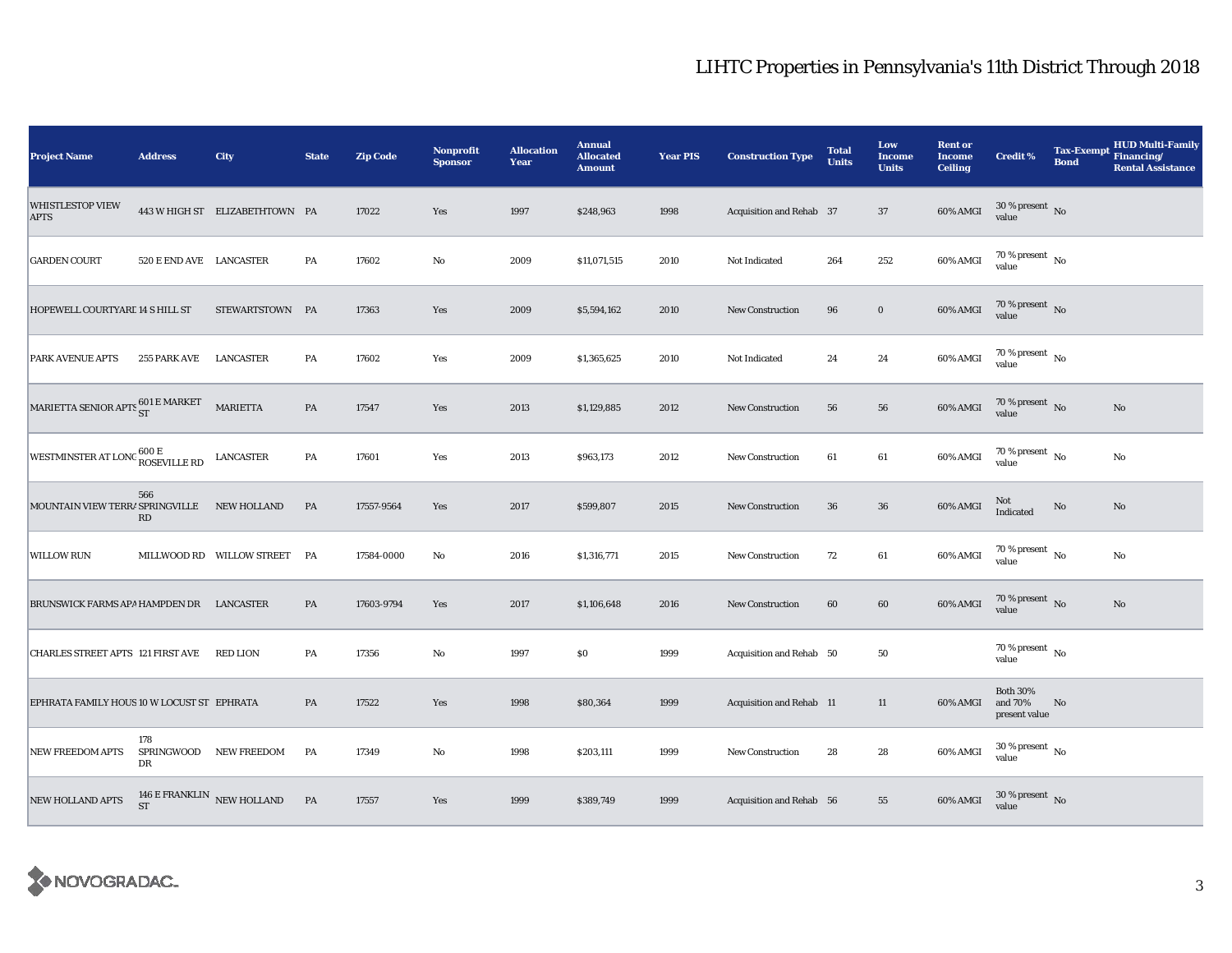| <b>Project Name</b>                                     | <b>Address</b>                           | City             | <b>State</b>  | <b>Zip Code</b> | Nonprofit<br><b>Sponsor</b> | <b>Allocation</b><br>Year | <b>Annual</b><br><b>Allocated</b><br><b>Amount</b> | <b>Year PIS</b>      | <b>Construction Type</b> | <b>Total</b><br><b>Units</b> | Low<br><b>Income</b><br><b>Units</b> | <b>Rent or</b><br><b>Income</b><br><b>Ceiling</b> | <b>Credit %</b>                | <b>Bond</b> | <b>HUD Multi-Family</b><br>Tax-Exempt Financing/<br><b>Rental Assistance</b> |
|---------------------------------------------------------|------------------------------------------|------------------|---------------|-----------------|-----------------------------|---------------------------|----------------------------------------------------|----------------------|--------------------------|------------------------------|--------------------------------------|---------------------------------------------------|--------------------------------|-------------|------------------------------------------------------------------------------|
| <b>MCALISTER INN</b>                                    | 11 YORK ST                               | <b>HANOVER</b>   | PA            | 17331           | $\rm No$                    | 1997                      | \$63,936                                           | 1999                 | Acquisition and Rehab 34 |                              | $34\,$                               | <b>60% AMGI</b>                                   | $30\,\%$ present $\,$ No value |             |                                                                              |
| APARTMENTS AT MULBI 301 W JAMES ST LANCASTER            |                                          |                  | PA            | 17603           | Yes                         | 1998                      | \$219,252                                          | 2000                 | Acquisition and Rehab 25 |                              | $25\,$                               | $60\%$ AMGI                                       | $30\,\%$ present $\,$ No value |             |                                                                              |
| GENERAL CIGAR APTS 453 S LIME ST                        |                                          | <b>LANCASTER</b> | PA            | 17602           | Yes                         | 2000                      | \$257,526                                          | 2001                 | Acquisition and Rehab 30 |                              | $30\,$                               | 60% AMGI                                          | $30$ % present $_{\rm{No}}$    |             |                                                                              |
| <b>ASTER PLACE APTS</b>                                 |                                          | LITITZ           | PA            | 17543           |                             | Insufficient<br>Data      | $\$0$                                              | Insufficient<br>Data | Not Indicated            | 66                           | $\bf{0}$                             |                                                   | Not<br>Indicated               |             |                                                                              |
| DENVER VALLEY ESTATI 99 MONROE ST DENVER                |                                          |                  | PA            | 17517           |                             | Insufficient<br>Data      | $\$0$                                              | Insufficient<br>Data | Not Indicated            | 34                           | $\bf{0}$                             |                                                   | Not<br>Indicated               |             |                                                                              |
| FRANKLIN ST APTS                                        | $55\,$ W FRANKLIN $\quad$ EPHRATA ST     |                  | $\mathbf{PA}$ | 17522           |                             | Insufficient<br>Data      | $\$0$                                              | Insufficient<br>Data | Not Indicated            | 41                           | $\boldsymbol{0}$                     |                                                   | Not<br>Indicated               |             |                                                                              |
| HANOVER RESIDENCE 261 N FRANKLIN HANOVER                |                                          |                  | $\mathbf{PA}$ | 17331           |                             | Insufficient<br>Data      | $\$0$                                              | Insufficient<br>Data | Not Indicated            | 70                           | $\mathbf 0$                          |                                                   | Not<br>Indicated               |             |                                                                              |
| LANDISVILLE PROJECT $^{170}_{ST}$ ELIZABETH LANDISVILLE |                                          |                  | $\mathbf{PA}$ | 17538           |                             | Insufficient<br>Data      | $\$0$                                              | Insufficient<br>Data | Not Indicated            | $\bf 24$                     | $\bf{0}$                             |                                                   | Not<br>Indicated               |             |                                                                              |
| OAK BOTTOM VILLAGE I GROFFDALE DR QUARRYVILLE           |                                          |                  | PA            | 17566           |                             | Insufficient<br>Data      | $\$0$                                              | Insufficient<br>Data | Not Indicated            | 18                           | $\mathbf 0$                          |                                                   | Not<br>Indicated               |             |                                                                              |
| <b>OAK HOLLOW APTS</b>                                  | $\mathop{\bf OAK}\nolimits$ HOLLOW<br>DR | COLUMBIA         | $\mathbf{PA}$ |                 |                             | Insufficient<br>Data      | $\$0$                                              | Insufficient<br>Data | Not Indicated            | 48                           | $\bf{0}$                             |                                                   | Not<br>Indicated               |             |                                                                              |
| RIVERCREST APTS                                         | OAK HOLLOW<br>DR                         | <b>COLUMBIA</b>  | PA            |                 |                             | Insufficient<br>Data      | $\$0$                                              | Insufficient<br>Data | Not Indicated            | 56                           | $\bf{0}$                             |                                                   | Not<br>Indicated               |             |                                                                              |
| ROSEWOOD COMMONS 200 HILL RD                            |                                          | <b>DENVER</b>    | PA            | 17517           |                             | Insufficient<br>Data      | $\$0$                                              | Insufficient<br>Data | Not Indicated            | ${\bf 56}$                   | $\boldsymbol{0}$                     |                                                   | Not<br>Indicated               |             |                                                                              |
| 134-142 S QUEEN ST                                      | 134 S QUEEN ST LANCASTER                 |                  | PA            | 17603           | $\rm No$                    | 1987                      | \$13,699                                           | 1987                 | Acquisition and Rehab 17 |                              | 17                                   | 60% AMGI                                          | $30\,\%$ present $\,$ No value |             |                                                                              |

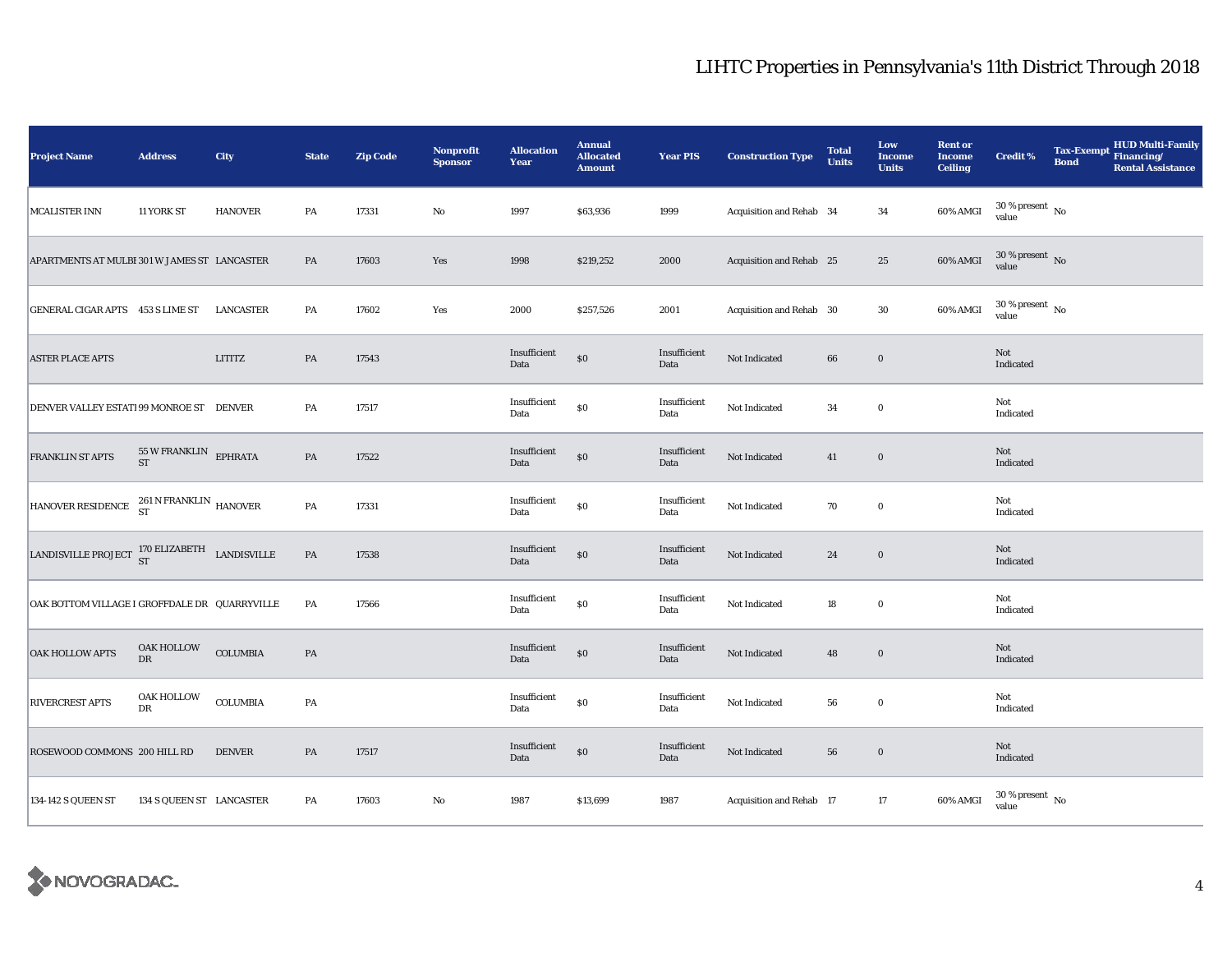| <b>Project Name</b>                                                    | <b>Address</b>           | City                                                                                                                                                                                                           | <b>State</b> | <b>Zip Code</b> | Nonprofit<br><b>Sponsor</b> | <b>Allocation</b><br><b>Year</b> | <b>Annual</b><br><b>Allocated</b><br><b>Amount</b> | <b>Year PIS</b> | <b>Construction Type</b> | <b>Total</b><br><b>Units</b> | Low<br><b>Income</b><br><b>Units</b> | <b>Rent or</b><br><b>Income</b><br><b>Ceiling</b> | <b>Credit %</b>                             | Tax-Exempt HUD Multi-Family<br><b>Bond</b><br><b>Rental Assistance</b> |
|------------------------------------------------------------------------|--------------------------|----------------------------------------------------------------------------------------------------------------------------------------------------------------------------------------------------------------|--------------|-----------------|-----------------------------|----------------------------------|----------------------------------------------------|-----------------|--------------------------|------------------------------|--------------------------------------|---------------------------------------------------|---------------------------------------------|------------------------------------------------------------------------|
| 209-211 W KING                                                         | 209 W KING ST LANCASTER  |                                                                                                                                                                                                                | PA           | 17603           | $\rm No$                    | 1987                             | \$2,788                                            | 1987            | Acquisition and Rehab 5  |                              | $5\phantom{.0}$                      | 60% AMGI                                          | $30\,\%$ present $\,$ No value              |                                                                        |
| PARK PLACE APTS                                                        | 155 E PARK ST            | ELIZABETHTOWN PA                                                                                                                                                                                               |              | 17022           | No                          | 1987                             | \$86,172                                           | 1987            | Acquisition and Rehab 32 |                              | $32\,$                               | 60% AMGI                                          | $30\,\%$ present $\,$ No value              |                                                                        |
| LAPARK LIVING CENTER 25 LEACOCK RD PARADISE                            |                          |                                                                                                                                                                                                                | PA           | 17562           | $\rm No$                    | 1988                             | \$2,710                                            | 1988            | Acquisition and Rehab 6  |                              | $\bf 6$                              | 60% AMGI                                          | $30\,\%$ present $\,$ No value              |                                                                        |
| <b>RENAISSANCE ROW</b>                                                 | 312 S QUEEN ST LANCASTER |                                                                                                                                                                                                                | PA           | 17603           | No                          | 1988                             | \$7,171                                            | 1988            | Acquisition and Rehab 5  |                              | $5\phantom{.0}$                      | 60% AMGI                                          | $30\,\%$ present $\,$ No value              |                                                                        |
| SOUTH QUEEN STREET $\frac{113}{ST}$ 1/2 S QUEEN LANCASTER              |                          |                                                                                                                                                                                                                | PA           | 17603           | $\rm No$                    | 1989                             | \$3,266                                            | 1989            | Acquisition and Rehab 1  |                              | 1                                    | 60% AMGI                                          | <b>Both 30%</b><br>and 70%<br>present value | No                                                                     |
| 134 JUNIATA ST                                                         | 134 JUNIATA ST LANCASTER |                                                                                                                                                                                                                | PA           | 17602           | No                          | 1989                             | \$5,096                                            | 1989            | Acquisition and Rehab 3  |                              | $\mathbf{3}$                         | 60% AMGI                                          | $70$ % present $\,$ No $\,$<br>value        |                                                                        |
| 319 BEAVER ST                                                          | 319 BEAVER ST LANCASTER  |                                                                                                                                                                                                                | PA           | 17603           | No                          | 1989                             | \$1,427                                            | 1989            | Acquisition and Rehab 1  |                              | $\mathbf{1}$                         | 60% AMGI                                          | $70\,\%$ present $\,$ No value              |                                                                        |
| PRINCE STREET TOWER: 335 N PRINCE ST LANCASTER                         |                          |                                                                                                                                                                                                                | PA           | 17603           | No                          | 1989                             | \$357,570                                          | 1989            | <b>New Construction</b>  | 201                          | 200                                  | 60% AMGI                                          | $70$ % present $_{\rm{No}}$                 |                                                                        |
|                                                                        |                          |                                                                                                                                                                                                                |              |                 |                             |                                  |                                                    |                 |                          |                              |                                      |                                                   |                                             |                                                                        |
| 60 Projects Reported                                                   |                          |                                                                                                                                                                                                                |              |                 |                             |                                  | \$33,592,636                                       |                 |                          | 2,840                        | 2,289                                |                                                   |                                             |                                                                        |
| Location: Pennsylvania's 11th District (Congressional District, 116th) |                          |                                                                                                                                                                                                                |              |                 |                             |                                  |                                                    |                 |                          |                              |                                      |                                                   |                                             |                                                                        |
| Point source: LIHTC                                                    |                          |                                                                                                                                                                                                                |              |                 |                             |                                  |                                                    |                 |                          |                              |                                      |                                                   |                                             |                                                                        |
|                                                                        |                          | Note that the values and totals are provided as a reference and the validity of the data cannot be guaranteed. All data should be verified with the HUD website before using it in the decisionmaking process. |              |                 |                             |                                  |                                                    |                 |                          |                              |                                      |                                                   |                                             |                                                                        |